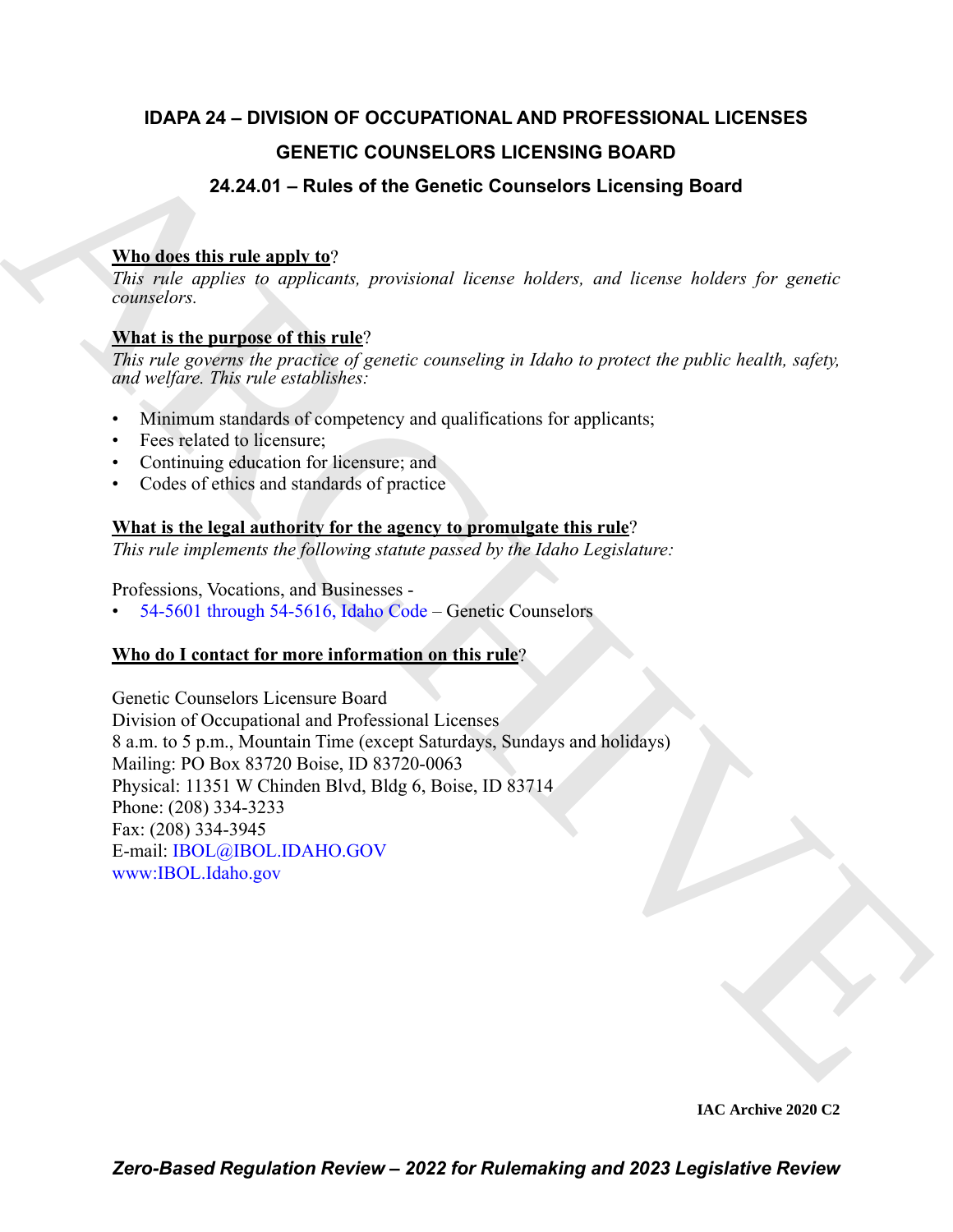# **Table of Contents**

| 24.24.01 - Rules of the Genetic Counselors Licensing Board |  |
|------------------------------------------------------------|--|
|                                                            |  |
|                                                            |  |
|                                                            |  |
|                                                            |  |
|                                                            |  |
|                                                            |  |
|                                                            |  |
|                                                            |  |
|                                                            |  |
|                                                            |  |
|                                                            |  |
|                                                            |  |
|                                                            |  |
|                                                            |  |
|                                                            |  |
|                                                            |  |
|                                                            |  |
|                                                            |  |
|                                                            |  |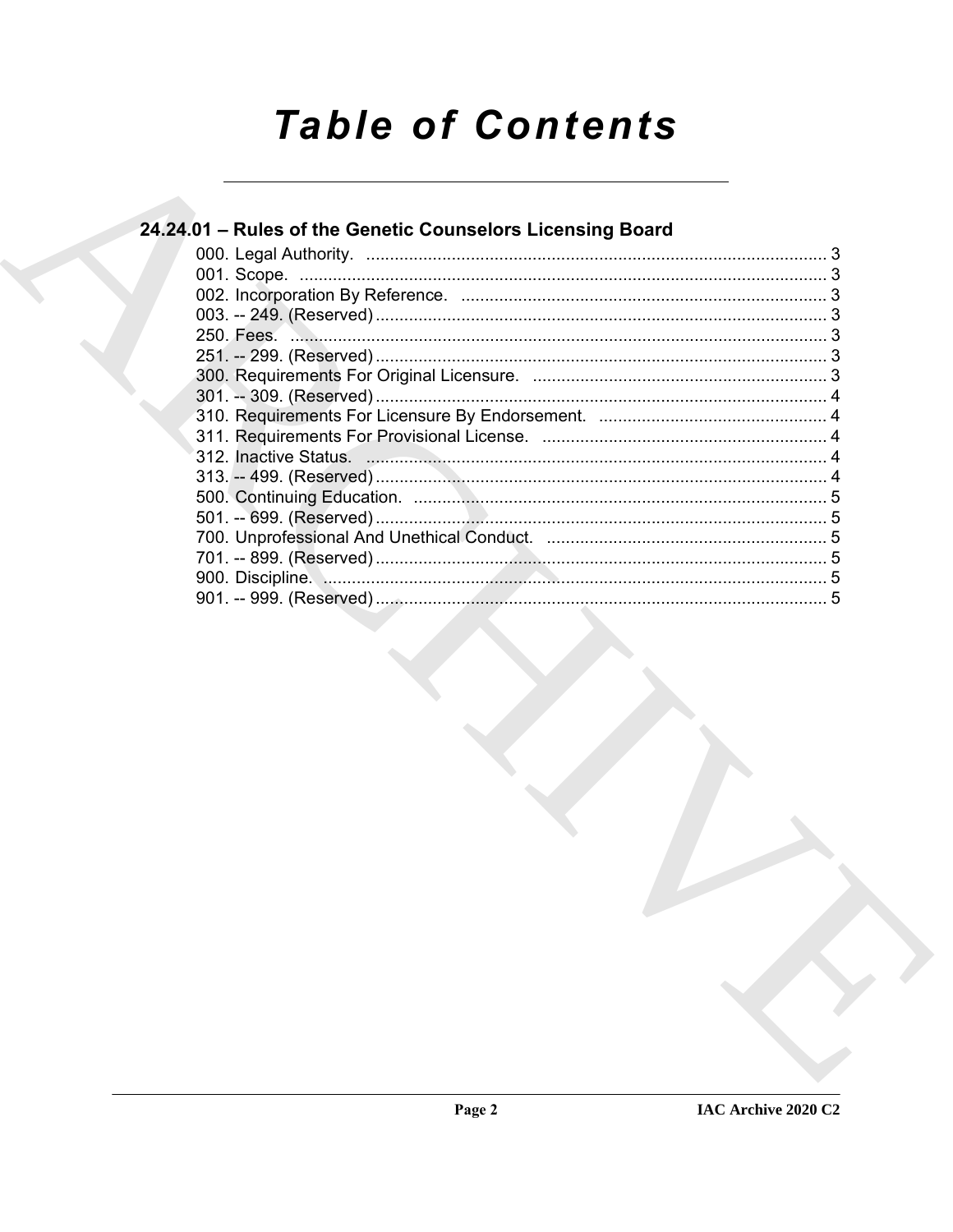#### <span id="page-2-10"></span>**24.24.01 – RULES OF THE GENETIC COUNSELORS LICENSING BOARD**

#### <span id="page-2-1"></span><span id="page-2-0"></span>**000. LEGAL AUTHORITY.**

These rules are promulgated pursuant to Title 54, Chapter 56, Idaho Code. (7-1-21)T

#### <span id="page-2-14"></span><span id="page-2-2"></span>**001. SCOPE.**

#### <span id="page-2-9"></span><span id="page-2-3"></span>**002. INCORPORATION BY REFERENCE.**

#### <span id="page-2-4"></span>**003. -- 249. (RESERVED)**

#### <span id="page-2-8"></span><span id="page-2-5"></span>**250. FEES.**

| <b>FEE TYPE</b>            | <b>AMOUNT</b><br>(Not to Exceed)                       |
|----------------------------|--------------------------------------------------------|
| Application                | \$200                                                  |
| <b>Original License</b>    | \$200                                                  |
| <b>Annual Renewal</b>      | \$200                                                  |
| <b>Provisional License</b> | \$200                                                  |
| License by Endorsement     | \$200                                                  |
| Examination                | Determined by third-party<br>examination administrator |
| Reinstatement              | As provided in<br>Section 67-2614, Idaho Code          |

#### <span id="page-2-6"></span>**251. -- 299. (RESERVED)**

#### <span id="page-2-13"></span><span id="page-2-12"></span><span id="page-2-11"></span><span id="page-2-7"></span>**300. REQUIREMENTS FOR ORIGINAL LICENSURE.**

| $003. - 249. (RESERVED)$<br>FEES.<br><b>250.</b> |                                                    |                                                                                                                                                                                                                                                                                                                                                                                                                                                                                                                                                                         |             |
|--------------------------------------------------|----------------------------------------------------|-------------------------------------------------------------------------------------------------------------------------------------------------------------------------------------------------------------------------------------------------------------------------------------------------------------------------------------------------------------------------------------------------------------------------------------------------------------------------------------------------------------------------------------------------------------------------|-------------|
|                                                  |                                                    | All fees are non-refundable except that, if a license fee is tendered but the Board does not issue a license, the<br>respective license fee will be returned. Fees are established in accord with Section 54-5613, Idaho Code as follows:                                                                                                                                                                                                                                                                                                                               |             |
|                                                  | <b>FEE TYPE</b>                                    | <b>AMOUNT</b><br>(Not to Exceed)                                                                                                                                                                                                                                                                                                                                                                                                                                                                                                                                        |             |
|                                                  | Application                                        | \$200                                                                                                                                                                                                                                                                                                                                                                                                                                                                                                                                                                   |             |
|                                                  | <b>Original License</b>                            | \$200                                                                                                                                                                                                                                                                                                                                                                                                                                                                                                                                                                   |             |
|                                                  | <b>Annual Renewal</b>                              | \$200                                                                                                                                                                                                                                                                                                                                                                                                                                                                                                                                                                   |             |
|                                                  | <b>Provisional License</b>                         | \$200                                                                                                                                                                                                                                                                                                                                                                                                                                                                                                                                                                   |             |
|                                                  | License by Endorsement                             | \$200                                                                                                                                                                                                                                                                                                                                                                                                                                                                                                                                                                   |             |
|                                                  | Examination                                        | Determined by third-party<br>examination administrator                                                                                                                                                                                                                                                                                                                                                                                                                                                                                                                  |             |
|                                                  | Reinstatement                                      | As provided in<br>Section 67-2614, Idaho Code                                                                                                                                                                                                                                                                                                                                                                                                                                                                                                                           |             |
| 251. -- 299. (RESERVED)<br>300.                  | REQUIREMENTS FOR ORIGINAL LICENSURE.               |                                                                                                                                                                                                                                                                                                                                                                                                                                                                                                                                                                         | $(7-1-21)T$ |
| 01.<br>for licensure.<br>02.                     |                                                    | General. An applicant who in any state, territory or country has had a license revoked or suspended<br>or has been otherwise disciplined by a Board, a government agency, or any other disciplinary body, or has been found<br>guilty, convicted, received a withheld judgment or suspended sentence for a felony or a lesser crime conviction must<br>submit with his application a written statement and any supplemental information establishing his current suitability<br>Consideration of Factors and Evidence. The Board will consider the following factors or | $(7-1-21)T$ |
| evidence:                                        |                                                    |                                                                                                                                                                                                                                                                                                                                                                                                                                                                                                                                                                         | $(7-1-21)T$ |
| a.                                               | The severity or nature of the crime or discipline; |                                                                                                                                                                                                                                                                                                                                                                                                                                                                                                                                                                         | $(7-1-21)T$ |
| b.                                               |                                                    | The period of time that has passed since the crime or discipline under review;                                                                                                                                                                                                                                                                                                                                                                                                                                                                                          | $(7-1-21)T$ |
|                                                  |                                                    | The number or pattern of crimes or discipline or other similar incidents;                                                                                                                                                                                                                                                                                                                                                                                                                                                                                               | $(7-1-21)T$ |
| c.                                               |                                                    |                                                                                                                                                                                                                                                                                                                                                                                                                                                                                                                                                                         |             |
| d.<br>repetition;                                |                                                    | The circumstances surrounding the crime or discipline that would help determine the risk of                                                                                                                                                                                                                                                                                                                                                                                                                                                                             | $(7-1-21)T$ |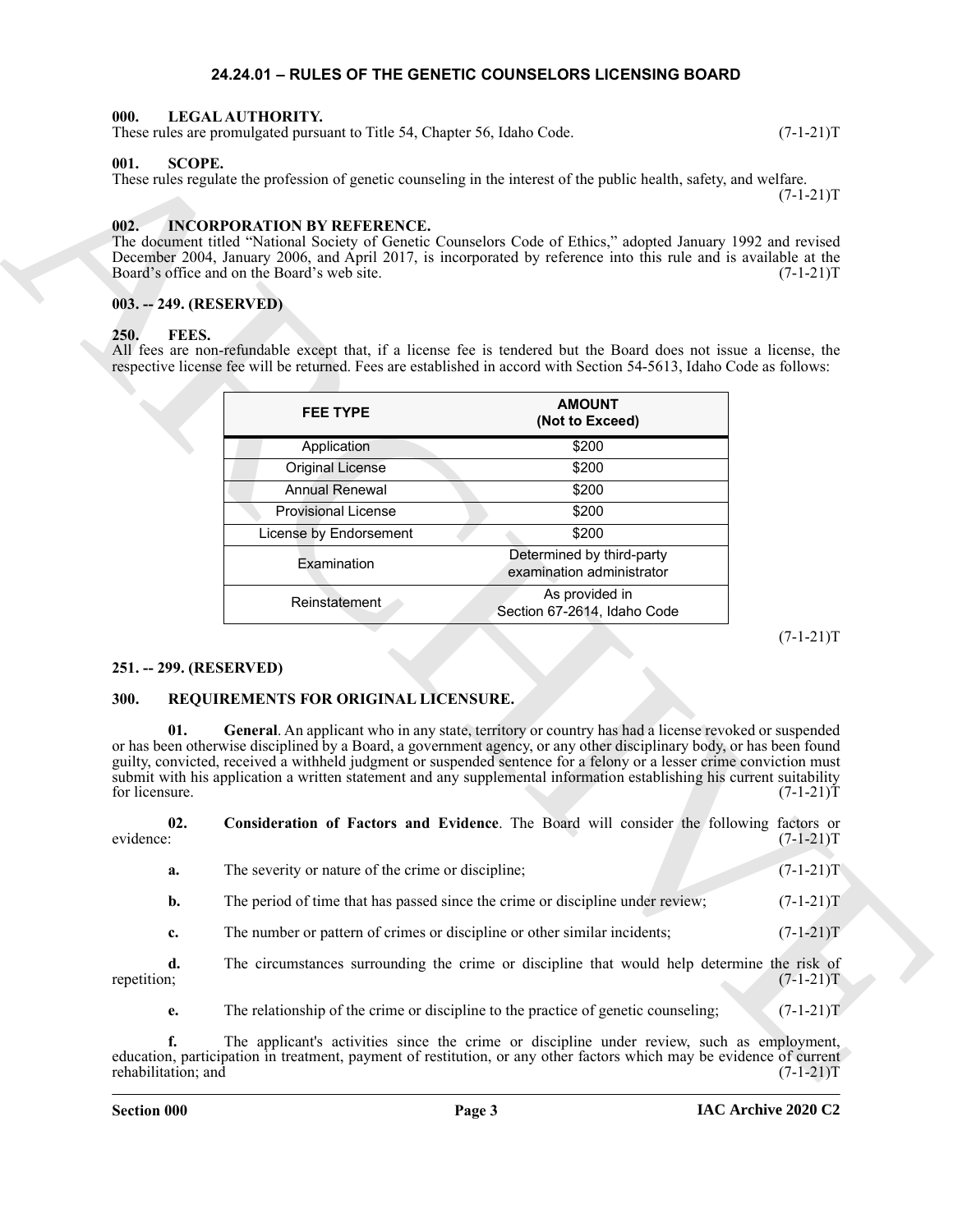<span id="page-3-15"></span>**g.** Any other information regarding rehabilitation or mitigating circumstances. (7-1-21)T

<span id="page-3-14"></span><span id="page-3-12"></span>**03.** Interview. The Board may, at its discretion, grant an interview of the applicant. (7-1-21)T

**04. Applicant Bears the Burden**. The applicant will bear the burden of establishing his current suitability for licensure.

**05. Education**. An applicant must hold a master's degree or higher in genetics from an American Board of Genetic Counseling (ABGC), American Board of Medical Genetics (ABMG), Accreditation Council for Genetic Counseling (ACGC), or National Society of Genetic Counselors (NSGC) accredited program or master's degree or higher in a related field of study as approved by the Board. (7-1-21) degree or higher in a related field of study as approved by the Board.

**06. Examination**. An applicant must pass an ABGC or ABMG administered genetic counselor certification exam. The passage of the exam may have occurred prior to the effective date of these rules. (7-1-21)T

<span id="page-3-13"></span>**07. Certification**. An applicant must provide proof of current certification from the ABGC or ABMG.  $(7-1-21)T$ 

#### <span id="page-3-0"></span>**301. -- 309. (RESERVED)**

#### <span id="page-3-9"></span><span id="page-3-1"></span>**310. REQUIREMENTS FOR LICENSURE BY ENDORSEMENT.**

The Board may grant a license to an applicant for licensure by endorsement who meets the following requirements:  $(7-1-21)T$ 

<span id="page-3-11"></span><span id="page-3-10"></span>**01.** General. Meets the requirements prescribed in Subsection 300.01 of these rules; and (7-1-21)T

Give of Occupational K. Professional Licenses<br>
Concerts Connection (Lechting Board<br>
A. Harvare K. The baseline probabilities or material procedure of the spin of the spin of the spin of the spin of the spin of the spin of **02. Holds a Current License**. The applicant must be the holder of a current active license in the profession and at the level for which a license is being sought, issued by the authorized regulatory entity of another state, territory, or jurisdiction. The state, territory, or jurisdiction must have licensing requirements substantially equivalent to or higher than those required for new applicants in Idaho. The certification of licensure must be received by the Board from the issuing agency. (7-1-21)T

#### <span id="page-3-16"></span><span id="page-3-2"></span>**311. REQUIREMENTS FOR PROVISIONAL LICENSE.**

The Board may issue a provisional license to allow a person who has been granted active candidate status to engage in the practice of genetic counseling. The holder of a provisional license may only practice under the general supervision of a person fully licensed under this chapter or a physician licensed in this state.  $(7-1-21)$ T

<span id="page-3-18"></span><span id="page-3-17"></span>**01.** General. Meets the requirements prescribed in Subsection 300.01 of these rules; and (7-1-21)T

**02. Supervision**. While the provisional licensee is providing genetic counseling services, the licensee's supervisor need not be physically present; however, the supervisor must be readily accessible to the provisional licensee by telephone or by electronic means for consultation and assistance. (7-1-21)T

#### <span id="page-3-5"></span><span id="page-3-3"></span>**312. INACTIVE STATUS.**

<span id="page-3-8"></span>**01.** Request for Inactive Status. Licensees requesting an inactive status during the renewal of their cense must submit a written request and pay the established fee.  $(7-1-21)$ active license must submit a written request and pay the established fee.

<span id="page-3-6"></span>**Inactive License Status**. All continuing education requirements will be waived for any year or at a licensee maintains an inactive license and is not actively practicing in Idaho. (7-1-21) portion thereof that a licensee maintains an inactive license and is not actively practicing in Idaho.

<span id="page-3-7"></span>**03. Reinstatement to Full Licensure from Inactive Status**. An inactive licensee may reinstate to active status by submitting a completed, board-approved application and paying the appropriate fee, provide proof of ABGC certification and one (1) year of continuing education immediately preceding application. (7-1-21)T ABGC certification and one (1) year of continuing education immediately preceding application.

#### <span id="page-3-4"></span>**313. -- 499. (RESERVED)**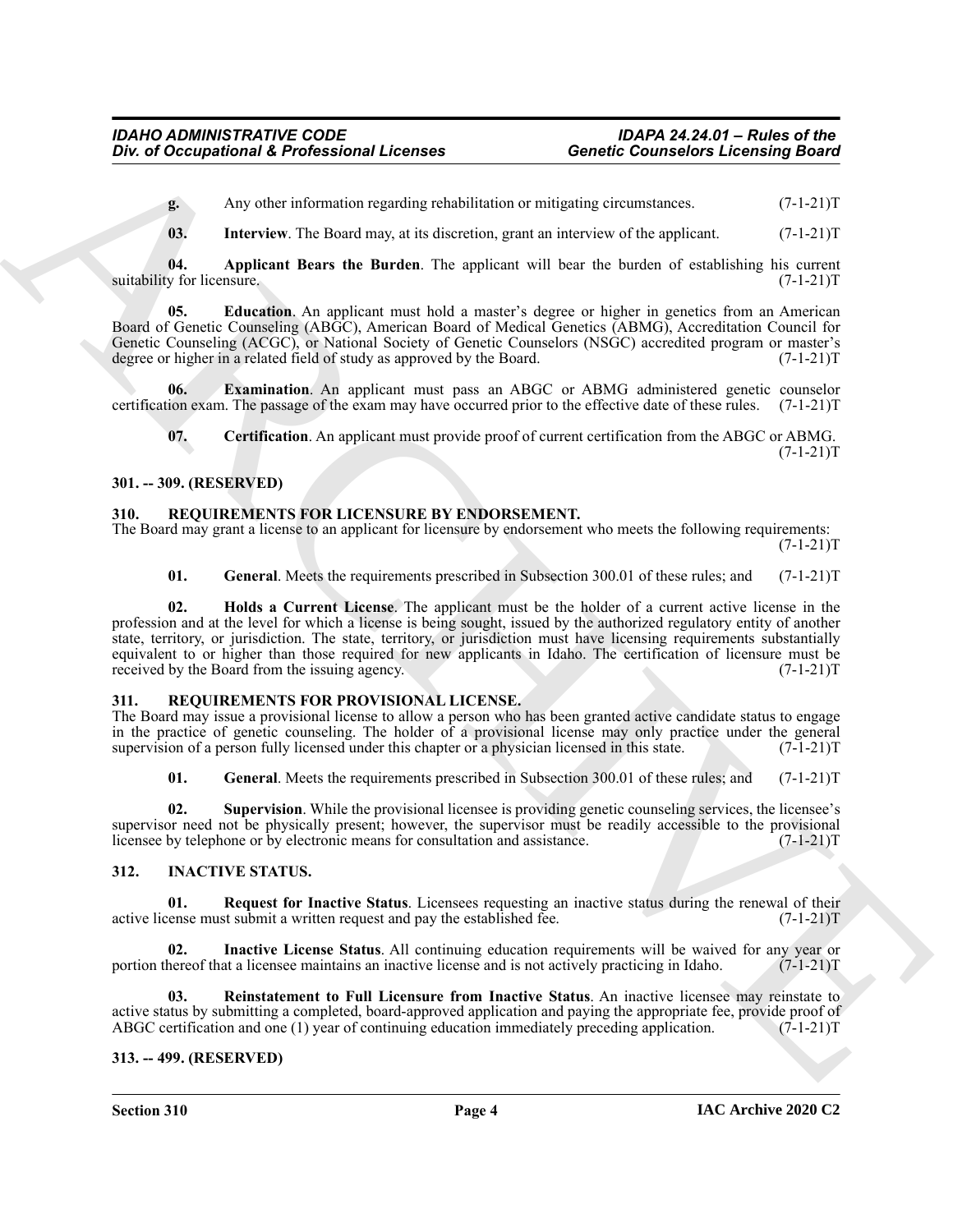#### *IDAHO ADMINISTRATIVE CODE IDAPA 24.24.01 – Rules of the*  **Div. of Occupational & Professional Licenses**

#### <span id="page-4-6"></span><span id="page-4-0"></span>**500. CONTINUING EDUCATION.**

All licensees must comply with the following continuing education requirements:  $(7-1-21)$ T

<span id="page-4-9"></span>**01. Requirement**. Beginning with the second renewal of their license, a licensee will be required to complete a minimum of two (2) Continuing Education Units (CEUs) within the preceding twelve (12) months or one<br>(1) CEU and one (1) Professional Activity Credit (PAC) within the preceding twelve (12) months. (7-1-21)T (1)  $\text{CEU}$  and one (1) Professional Activity Credit (PAC) within the preceding twelve (12) months.

<span id="page-4-8"></span>**02. Documentation**. Each licensee will maintain documentation verifying continuing education course attendance and curriculum, or completion of the educational activity for a period of five (5) years from the date of completion. This documentation will be subject to audit by the Board. (7-1-21) completion. This documentation will be subject to audit by the Board.

Giv. a) Occurrent de la proprieta de la messa de la messa de la messa de la messa de la messa de la messa de la messa de la messa de la messa de la messa de la messa de la messa de la messa de la messa de la messa de la m **a.** Documented evidence of meeting the continuing education course requirement must be in the form of a certificate or letter from the sponsoring entity that includes verification of attendance by the licensee, the title of the activity, the subject material covered, the dates and number of hours credited, and the presenter's full name and professional credentials. Documented evidence of completing a continuing education activity must be in such form as<br>to document both completion and date of the activity. (7-1-21) to document both completion and date of the activity.

**b.** A licensee must submit the verification documentation to the Board, if requested by the Board. If a licensee fails to provide the Board with acceptable documentation of the hours attested to on the renewal application, the licensee may be subject to disciplinary action. (7-1-21) the licensee may be subject to disciplinary action.

<span id="page-4-10"></span>**03. Waiver**. The Board may for good cause waive the requirements of this rule. The licensee should request the waiver in advance of renewal and must provide any information requested by the Board to assist in substantiating hardship cases. This waiver is granted at the sole discretion of the Board. (7-1-21) substantiating hardship cases. This waiver is granted at the sole discretion of the Board.

<span id="page-4-7"></span>**04. Carryover of Continuing Education Hours**. CEUs and PACs not claimed in the current renewal year may be claimed in the next renewal year. A maximum of two (2) CEUs or one (1) PAC and one (1) CEU may be carried forward from the immediately preceding year, and may not be carried forward more than one renewal year.  $(7-1-21)T$ 

#### <span id="page-4-1"></span>**501. -- 699. (RESERVED)**

#### <span id="page-4-13"></span><span id="page-4-2"></span>**700. UNPROFESSIONAL AND UNETHICAL CONDUCT.**

Unprofessional and unethical conduct is conduct that does not conform to the guidelines for genetic counseling contained within the (NSGC) Code of Ethics, incorporated by reference into Section 002 of these rules and approved<br>by the Board as the Idaho Code of Ethics. by the Board as the Idaho Code of Ethics.

#### <span id="page-4-3"></span>**701. -- 899. (RESERVED)**

#### <span id="page-4-11"></span><span id="page-4-4"></span>**900. DISCIPLINE.**

<span id="page-4-12"></span>**01. Disciplinary Action**. If the Board determines that grounds for discipline exist for violations of Title 54, Chapter 56, Idaho Code, violations of these rules, or both, it may impose disciplinary sanctions against the licensee. (7-1-21)T  $l$  (7-1-21)T

#### <span id="page-4-5"></span>**901. -- 999. (RESERVED)**